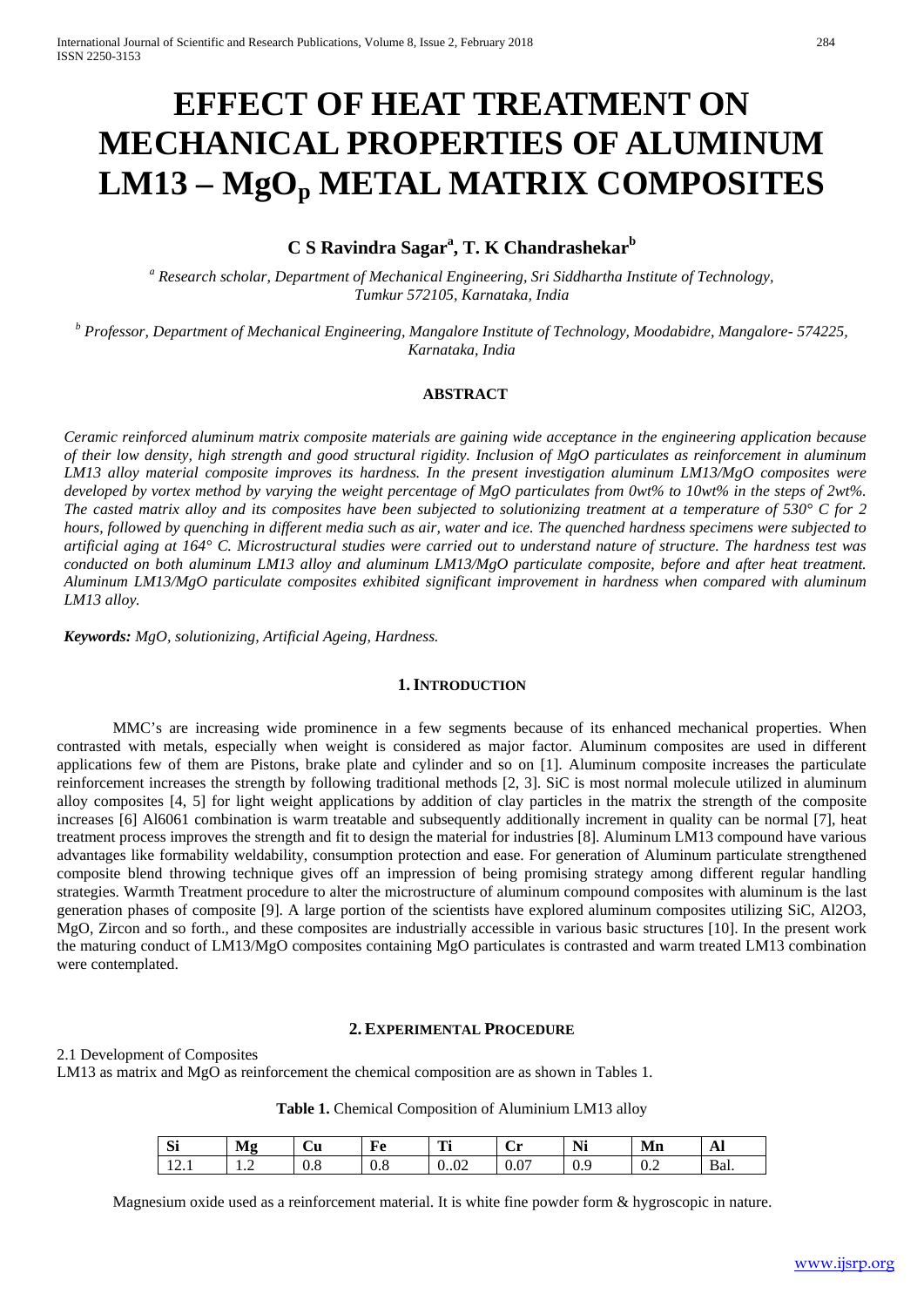| Appearance           | White Powder            |
|----------------------|-------------------------|
| <b>Solubility</b>    | Partly soluble in water |
| Molecular formula    | MgO                     |
| Molecular weight     | 40.30                   |
| <b>Density</b>       | $3.70$ g/cc             |
| <b>Melting Point</b> | $2800^{\circ}$ C        |

In this investigation the matrix Al LM13 addition of particulates MgO with different wt.% (2 wt.% to 10 wt.% in steps of 2). In stir casting process the development of LM13 is heated to a temperature of 700° C to 800° C in a graphite crucible, then particulates MgO is pre heated to the temperature of 400° C and thoroughly stirred at a speed of 550 rpm at a duration of 10 to 15 min. The ready mixed composite is poured to a pre heated cast iron die till it solidifies. The unreinforced and reinforced composite are studied for microstructure analysis and hardness test.

# 2.2 Heat Treatment

The obtained material is solutionized at 530° C for a period of 2 hours in muffle furnace and quenched in different mediums like air, water and ice and followed by artificial ageing at 164° C at duration 2 to 10 hours in step of 2 hours.

# 2.3 Hardness Test

The Brinell hardness tests were done according to ASTM-E10-95 standard. The specimen diameter is 20 mm, the testing specimens is cleaned in various emery papers and the tests were conducted in 3 distinct areas on the hardness round specimens both for as cast and heat treated Al LM13/MgO composite material.

# **3. RESULTS AND DISCUSSION**

3.1 Microstructure analysis





**Figure 1.** Micrograph of Al (LM13)/0wt% of MgO **Figure 2.** Micrograph of Al (LM13)/ 2wt% of MgO



**Figure 3.** Micrograph of Al (LM13)/ 4wt% of MgO **Figure 4.** Micrograph of Al (LM13)/ 6wt% of MgO



The specimen for the minute inspection was set up by metallographic methodology scratched in Keller's specialist, analyzed under optical magnifying instrument. The micrographs plainly show the confirmation of negligible porosity in both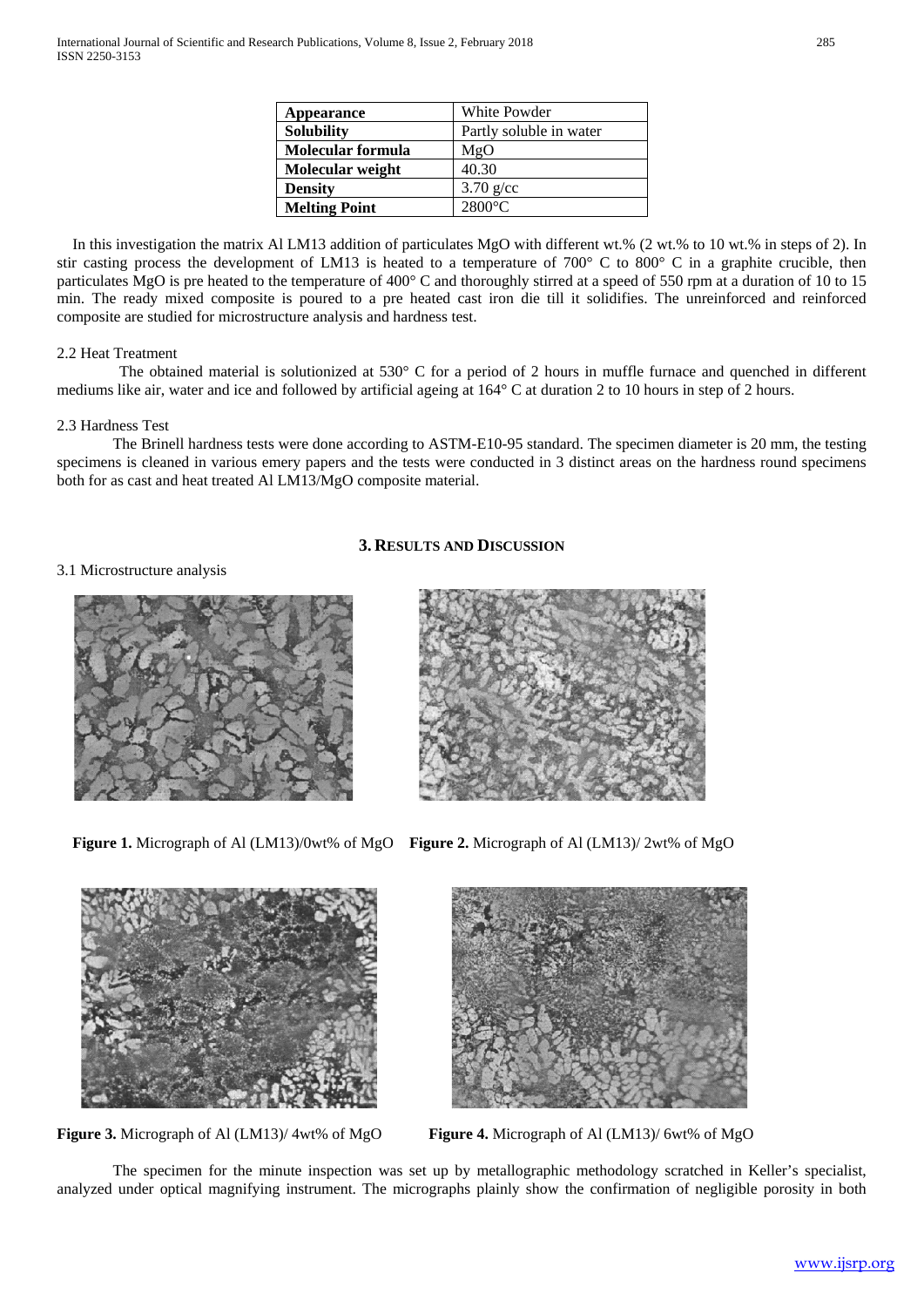International Journal of Scientific and Research Publications, Volume 8, Issue 2, February 2018 286 ISSN 2250-3153

aluminum LM13 and its aluminum LM13 - MgO particulate composites. Micrograph demonstrates the almost uniform dissemination of the particles in the composite.

# 3.2 Hardness



**Figure 5.** Variation of hardness with increase in wt% of reinforcement for aluminium LM13 matrix alloy and its aluminium LM13 -MgO particulate composites.

In the figure 5 shows that the increase in the weight percentage of MgO particulate it is found that significant improvement in hardness, it is due to presence of hard ceramic MgO particulate improves the hardness and wear resistance of AlLM13/MgO composite material [11-15].



**Figure 6.** Variation of hardness with increase in ageing time for aluminium LM13 matrix alloy and its aluminium LM13 -MgO particulate composites for Air quenched under different heat treatment conditions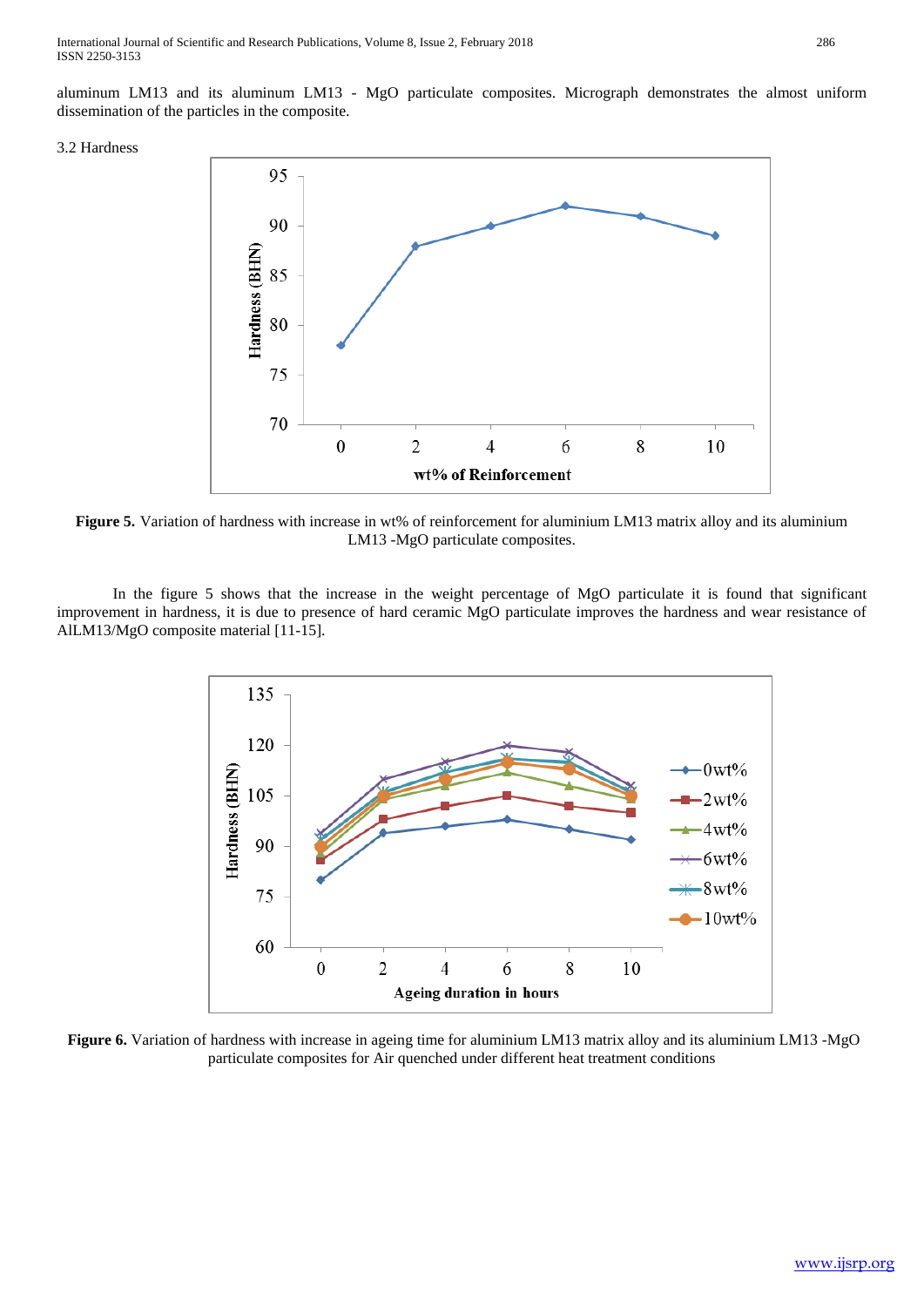

**Figure 7.** Variation of hardness with increase in ageing time for aluminium LM13 matrix alloy and its aluminium LM13 -MgO particulate composites for Water quenched under different heat treatment conditions



**Figure 8.** Variation of hardness with increase in ageing time for aluminium LM13 matrix alloy and its aluminium LM13 -MgO particulate composites for Water quenched under different heat treatment conditions

Figure 6, 7 and 8 shows that, in all the quenching medias and under each developing time composites shows higher hardness when equated with matrix Al LM13 alloy. After solutionized with air quenching and developed for period of 6 hrs the aluminum LM13/MgO at 6wt% indicated most noteworthy change in hardness around 33%, on water and developing for 6 hrs the aluminum LM13/MgO at 6wt% demonstrated most extraordinary change hardness around 35%, and in Ice, developing for 6hrs at aluminum LM13/MgO at 6wt% demonstrated most prominent difference in hardness of around 38%.

# **4. CONCLUSIONS**

- 1. Aluminium LM13 composites have been effectively created with genuinely uniform scattering of MgO particles utilizing vortex strategy.
- 2. The microstructural examine unmistakably uncovers the about uniform circulation of support particulates in the Aluminum LM13.
- 3. The hardness of the composites expanded altogether with expanded substance of MgO particles. Warmth treatment significantly affects Brinell hardness of Aluminum LM13 alloy and its composites. Ice extinguishing took after by simulated maturing for 6 hrs brought about greatest hardness of matrix alloy and its composites.